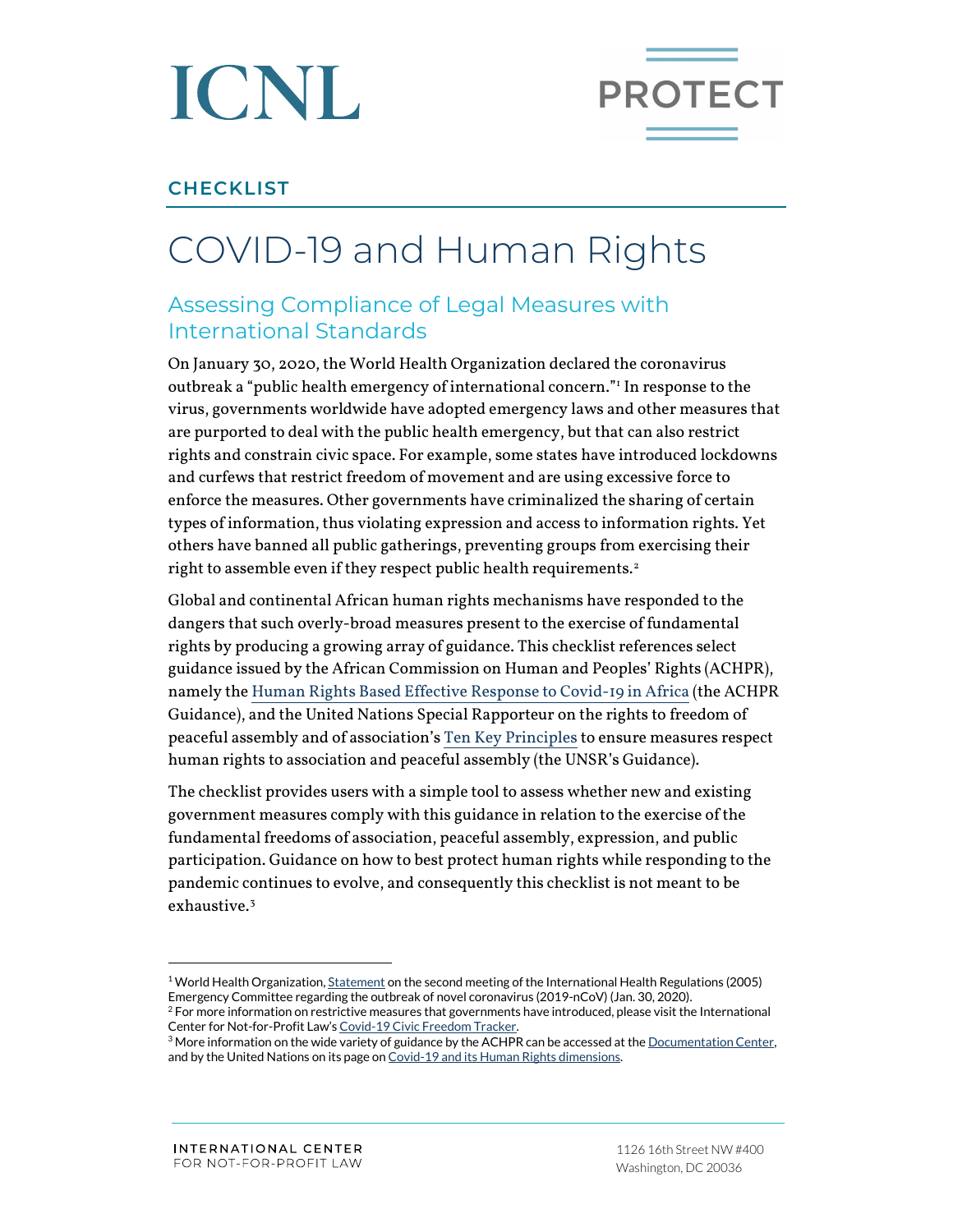# ICNL



## $\checkmark$  Steps the State must take before introducing measures:<sup>[4](#page-1-0)</sup>

- 1. Consult with civil society (and other stakeholders).
- 2. Present a clear, evidence-based plan for introducing the measures.
- 3. Provide an effective framework for how the State will apply and enforce the measures consistently and predictably.
- 4. Foresee possible exemptions for civil society actors, particularly those monitoring human rights, trade unions, social services providing humanitarian assistance, journalists and lawyers so that they can offer services during the pandemic.<sup>[5](#page-1-1)</sup>

Where it declares a state of emergency and limits rights, the State must inform Parliament and the Secretary General of the United Nations and ensure that the state of emergency is time-bound, or automatically expires when the public health emergency ends.

The State should publicly declare and officially gazette the measures once it adopts them.

## $\checkmark$  When measures that restrict rights are justifiable:<sup>[6](#page-1-2)</sup>

Certain rights cannot be limited, including the right to life and freedom from torture or cruel, inhuman or degrading treatment or punishment. The State cannot impose blanket restrictions on rights and fundamental freedoms and should clearly set out the consequences of non-compliance including civil and criminal responsibility of those violating the measures.

Restrictions on any other fundamental right must be:

- 1. Narrowly defined and proportionate to the need to prevent and contain Covid-19.
- 2. Set out in a law.
- 3. Necessary for a legitimate public health goal and the least intrusive way to protect public health.
- 4. Proportional (the least restrictive means to achieve the public health aim).
- 5. Temporary and have an end date when full enjoyment of the rights is restored.

<span id="page-1-1"></span><span id="page-1-0"></span><sup>&</sup>lt;sup>4</sup> These steps are drawn from the UNSR's Guidance, Principle 1, and the ACHPR Guidance, Principle 1.<br><sup>5</sup> Lawyers are not included in the Guidance, but courts in several jurisdictions have since confirmed that lawyers are essential services. See, for example, Kenyan case: *Law Society of Kenya v Hillary Mutyambai Inspector General National Police Service & 4 others ; Kenya National Commission on Human Rights & 3 others (Interested Parties) [2020] eKLR*, accessibl[e at this link.](http://kenyalaw.org/caselaw/cases/view/193192/)

<span id="page-1-2"></span><sup>6</sup> These provisions are drawn from the UNSR's Guidance, Principle 2, and the ACHPR Guidance, Principles 5 and 10.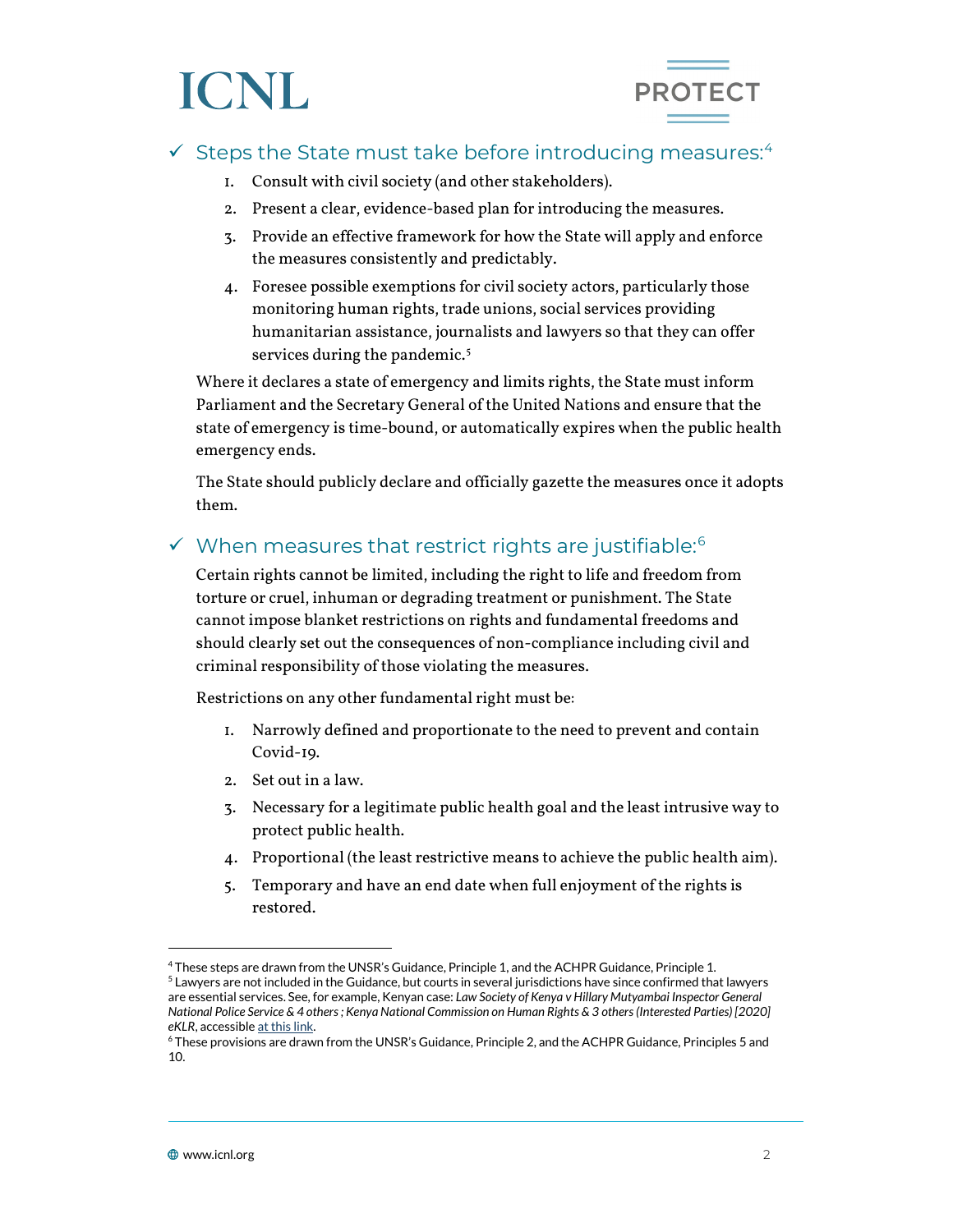



- 6. Applied in a manner that does not disproportionately impact vulnerable groups including the informally employed, persons with disabilities, homeless people and small businesses.
- 7. Subject to judicial review.

## **STATE OBLIGATIONS**

 $\checkmark$  When implementing the measures:

#### **GENERAL OBLIGATIONS: [7](#page-2-0)**

- Not use the measures to discriminate based on race, ethnic group, color, sex, language, religion, political or any other opinion, national and social origin, fortune, birth or any status or similar grounds.
- Not apply penalties disproportionately.
- Not use excessive force, including in dispersing assemblies.
- Treat people affected by the virus and people from countries with major spread of the virus humanely and with dignity and not subject them to attacks and discriminatory treatment.
- Ensure that the penalties applied do not contribute to the further spread of infections.
- Consider issues such as the reduced functioning of judicial systems and the financial hardship faced by many before applying penalties.
- Mobilize both state and non-state actors including civil society organizations (CSOs), and opinion and community leaders to ensure compliance with preventive and containment measures.

#### **SPECIAL PROTECTIONS FOR VULNERABLE GROUPS: [8](#page-2-1)**

- The State adopts special measures for older persons and others with underlying health conditions who are at greater risk of severe sickness and death.
- The poor, homeless, internally displaced persons, asylum seekers, refugees and migrants also benefit from the prevention and containment measures.

<span id="page-2-0"></span> $^7$  These provisions are drawn from the UNSR's Guidance, Principles 1 and 2, and the ACHPR Guidance, Principles 2 and 5.

<span id="page-2-1"></span><sup>&</sup>lt;sup>8</sup> These provisions are drawn from ACHPR Guidance, Principles 6, 7, 8 and 11.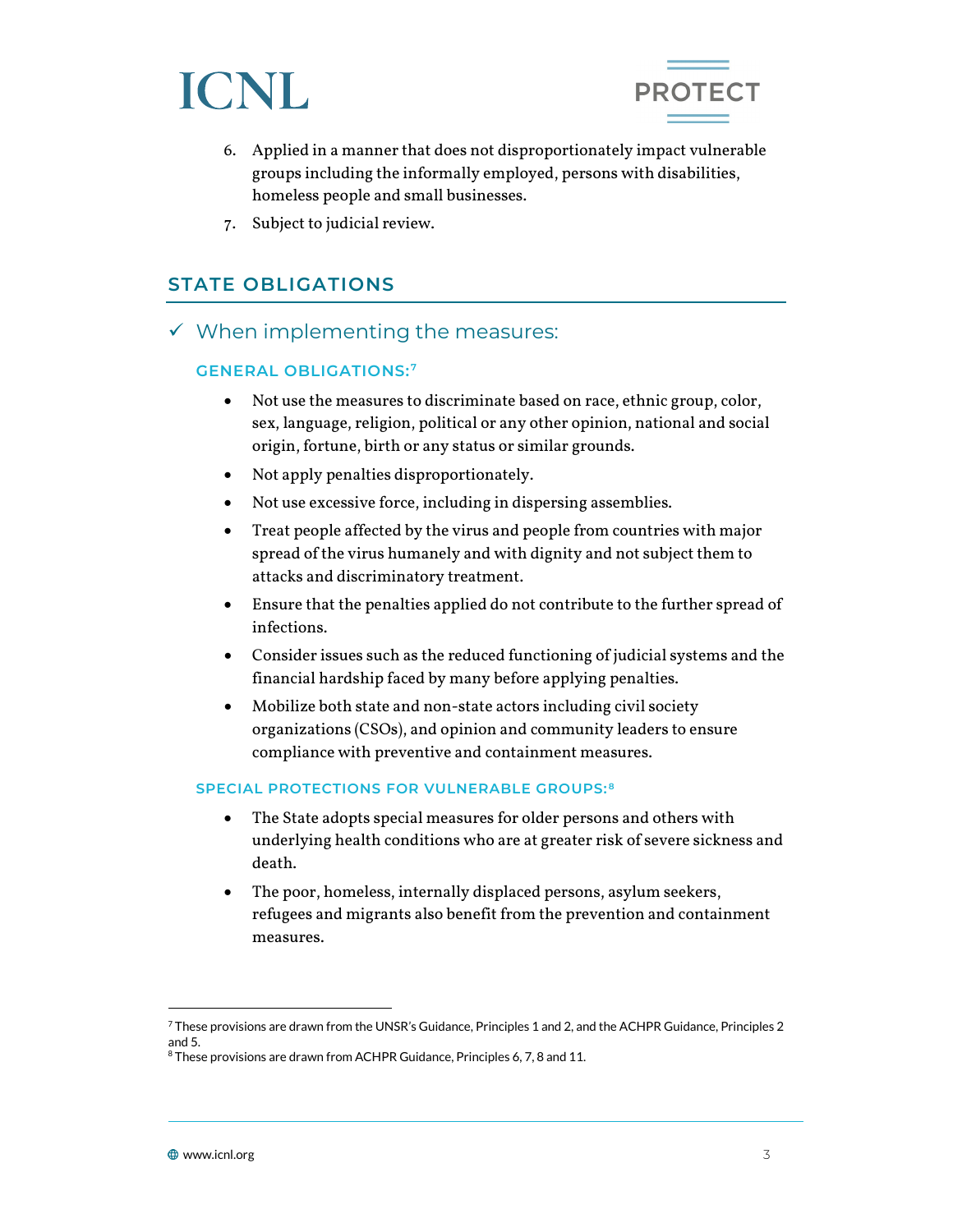



- The measures have regard to the needs of women and girls and persons with disabilities.
- The State takes measures to limit spread among prisoners and detainees, including reducing congestion, and releasing those held for minor offences, the rehabilitated who pose limited risk to society, and persons awaiting trial for minor offenses.
- Everyone, irrespective of their health insurance status and geographic location, can access treatment and care.
- The State adopt measures that mitigate the severe and disproportionate consequences of prevention and containment measures, especially for the most vulnerable and those whose survival depends on day-to-day engagement in economic activities.
- The State establishes a solidarity fund to address the social and economic impact of prevention and containment measures on the most vulnerable.

## $\checkmark$  On ensuring effective oversight on measures:<sup>[9](#page-3-0)</sup>

- There are independent, effective and efficient systems to (a) monitor and review the measures; (b) take corrective action; and (c) investigate allegations of human and peoples' rights violations.
- There are strong judicial and parliamentary checks and balances to avoid excessive and broad executive power, and to check the arbitrary exercise of executive authority.

## **COMPLIANCE OF MEASURES WITH SPECIFIC PROTECTED RIGHTS AND FREEDOMS**

## $\checkmark$  Freedom of Peaceful Assembly and Association:<sup>[10](#page-3-1)</sup>

- The State does not restrict registration of CSOs, and associations can register online.
- CSOs can continue to exercise their rights to freedom of peaceful assembly and of association online and offline.
- The State fully respects and protects individuals' rights to privacy when exercising their rights to freedom of peaceful assembly and association online.

<span id="page-3-0"></span><sup>9</sup> These provisions are drawn from the UNSR's Guidance, Principles 1 and 2, and the ACHPR Guidance, Principle 12.

<span id="page-3-1"></span> $10$  These provisions are drawn from the UNSR's Guidance, Principles 4, 5, 6 and 9.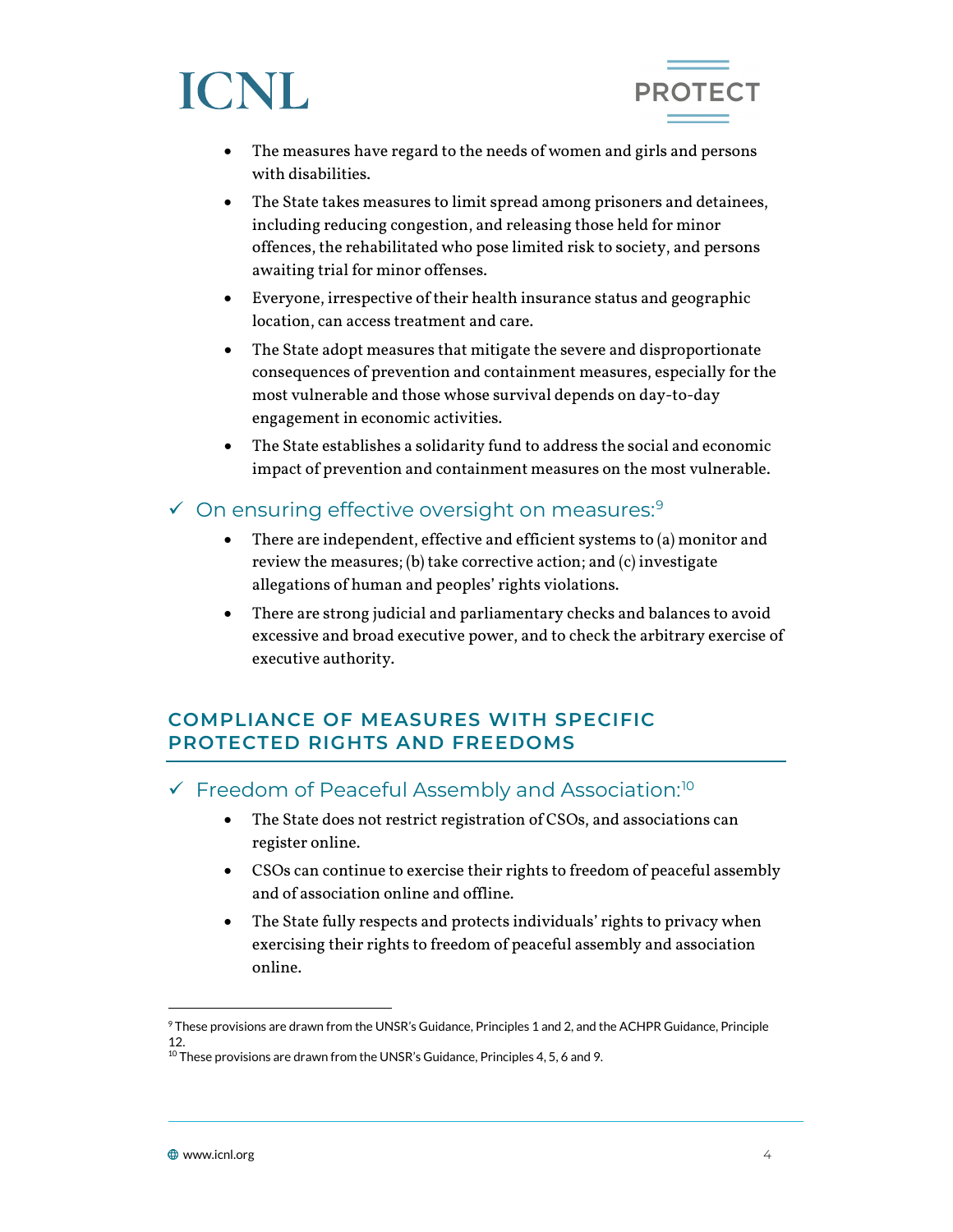



- The State ensures that CSOs can conduct advocacy freely and participate in-person or via online fora in policy development.
- Organizations can access the communities they serve without undue limitations.
- There are no laws that unduly constrict civil society's ability to access funding, including international funding.
- The State provides financial support to CSOs delivering vital social support, particularly those which support persons with disabilities and vulnerable communities.
- Where possible, the State provides both financial and other forms of support to CSOs and recognizes the key role many CSOs play in ensuring public health.
- There are workplace protections and measures that ensure the right to health of all employees, and employees cannot be fired for organizing around the need for enhanced protection and safety at their workplaces.

## $\checkmark$  Freedom of Expression:<sup>[11](#page-4-0)</sup>

- Civil society actors, including journalists and human rights defenders, can freely seek, receive and impart ideas and information about the crisis, its management, or other subjects.
- The State avoids laws criminalizing "false news."
- The State ensures access to and use of the internet to the entire population and it is affordable.
- The State does not restrict access through internet shutdowns or online censorship.

## $\checkmark$  Right to Participation:<sup>[12](#page-4-1)</sup>

- The State treats civil society as an essential partner in responding to the crisis (including framing inclusive policies, disseminating information, building cooperative approaches, and providing social support to vulnerable communities).
- The State supports CSOs' participation in designing and implementing effective public health strategies.

<span id="page-4-0"></span><sup>&</sup>lt;sup>11</sup> These provisions are drawn from the UNSR'S Guidance, Principles 5 and 7.

<span id="page-4-1"></span> $12$  These provisions are drawn from the UNSR's Guidance, Principle 4.